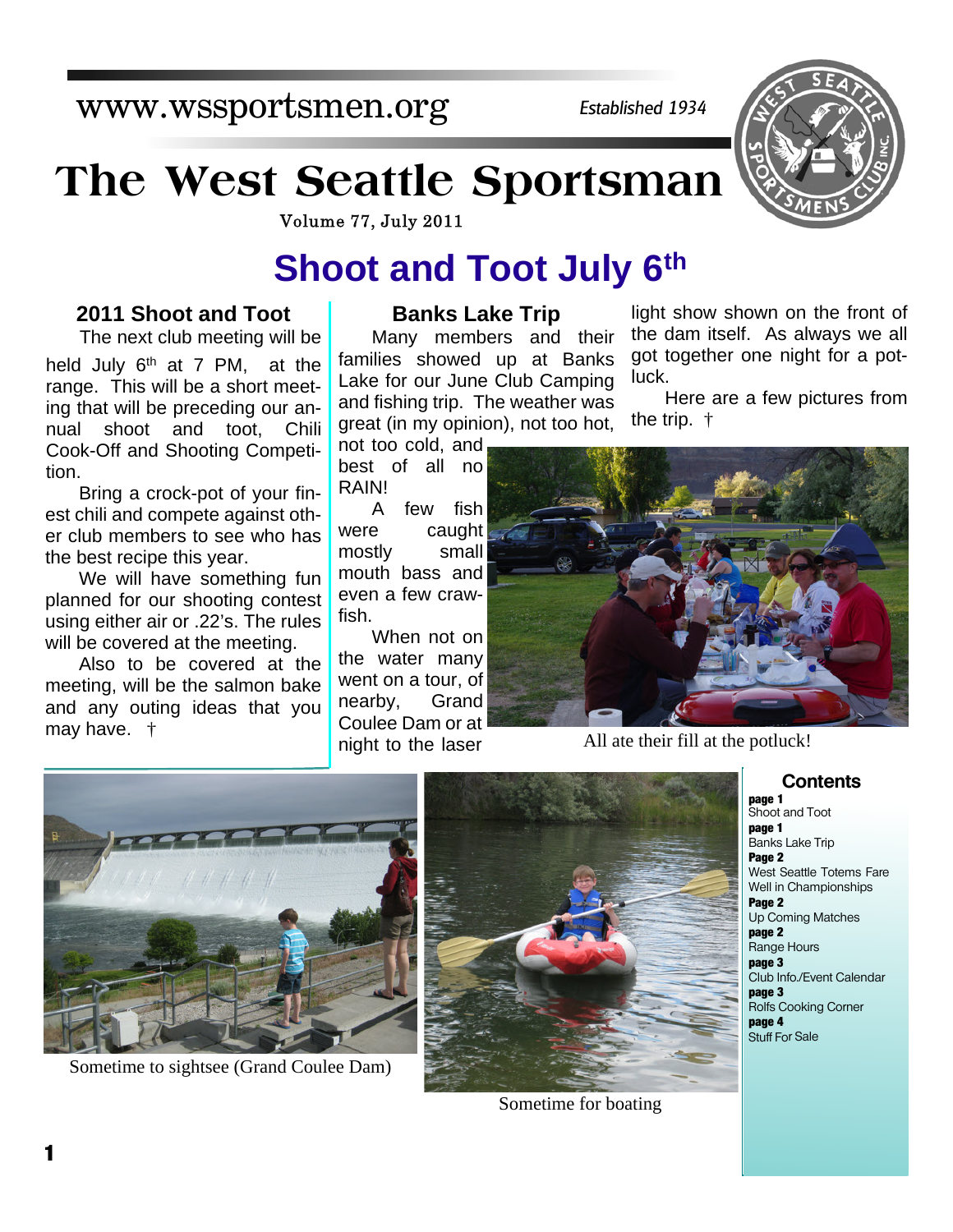#### **West Seattle Totems Fare Well in Junior Championship Matches**

This article reports on how our West Seattle Totems fared at the recently completed junior indoor and outdoor State championship matches.

#### **State Junior Indoor Championship**

The State junior indoor championship was held in Centralia on March 26, 2011 and Spokane on March 20. Scores from the westside and eastside locations are then combined and winners determined. This is a full-course 3-position match, with 40 shots fired in each of the prone, standing, and kneeling positions. Alan Agnew of the Paul Bunyan Junior Rifle Club won the individual championship with a score of 1150.

Emma Carey finished 2nd in

the 'A' Class with a score of 1065 x 1200. Jack Ellis finished 3rd in the 'C'

Class with a score of 895. The final 20-shot

string in each position counts toward the team score. The West Seattle Gold team of Marisca Mozeleski, Emma Carey,

1800 to finish as the  $3<sup>rd</sup>$  place team.

#### **State Junior Outdoor Championship**

The State junior outdoor championship is held in Wenatchee and is the only match during the year that shooters from all over Washington compete head to head. Junior Air Rifle Match

On Friday night May 13 a junior air rifle match was held in the clubhouse. Even though this is an informal match, it is nonetheless hotly con-

tested. Marisca Mozeleski finished 3rd Expert with a score of 376 x 400. Corrine Blair shot a 359 to finish 3rd in the 'A' Class. Casey Iwamoto won the 'B' Class with a score of 341.



Friday Night Air Rifle

### **Up coming Small bore & Air Matches**

| July 23rd-24th                          | Vancouver | NRA 3-P Metric Prone                        | Spitzer       |
|-----------------------------------------|-----------|---------------------------------------------|---------------|
| Aug 26 <sup>th</sup> -28 <sup>th</sup>  | Tacoma    | State Smallbore International Camp Crossman |               |
| Sep 10 <sup>th</sup>                    | Puyallup  | State 4-H Championship                      | Shellenberger |
| Sept 10th-11 <sup>th</sup>              | Tacoma    | State Conventional Prone C'ship             | Crossman      |
| Sept 24 <sup>th</sup> -25 <sup>th</sup> | Tacoma    | Schützenfest/ Outdoor Int'l C'ship          | Crossman      |
| Nov 12 <sup>th</sup>                    | Seattle   | Air Pistol & Standard Pistol                | Cozens        |
| Nov 12 <sup>th</sup> -13 <sup>th</sup>  | Olympia   | State Indoor Int'l 3-P C'ship West          | Crossman      |
| Nov 19 <sup>th</sup>                    | Puyallup  | JORC (West)                                 | Shellenberger |
| Dec 3rd                                 | Olympia   | JOARC (West)                                | Crossman      |
| Dec 10 <sup>th</sup>                    | Seattle   | Air pistol & Standard pistol                | Cozens        |

#### and Corrine Blair shot a 1567 x 3-Position Junior Championship

It was cold, windy and rainy for the 3-position championship on Saturday. The 3-P course of fire is 3 x 20. The shooters had the benefit of a covered firing line, but with



the wind blowing toward them it was wet. Denise Martin of the Davenport Rifle Club won the individual championship with a score of 561 x 600.

West Seattle fared well in the individual championship match. Tim Mar, shooting his final junior championship, finished as 2nd Master with a score of 547. Emma Carey won the Expert Class and finished as high Intermediate Junior with a score of 534. Casey Iwamoto finished 2nd in the 'B' Class with a 471. The West Seattle Gold team of Tim Mar, Kelli Moseley, and Marisca Mozeleski finished as the 3rd place team with

a score of 1565 x 1800. *Continued on page 4*

#### **Range Hours and Activity**

Monday - Small Bore - 6:00 PM, Tuesday - Air Pistol League, - 6:00 PM Wednesday - Juniors - Call Fred Burr at 206-935-4883 for information. Cost: Adult members \$2.00, non- members \$4.00, Juniors \$1.00.

Volume 77, July 2011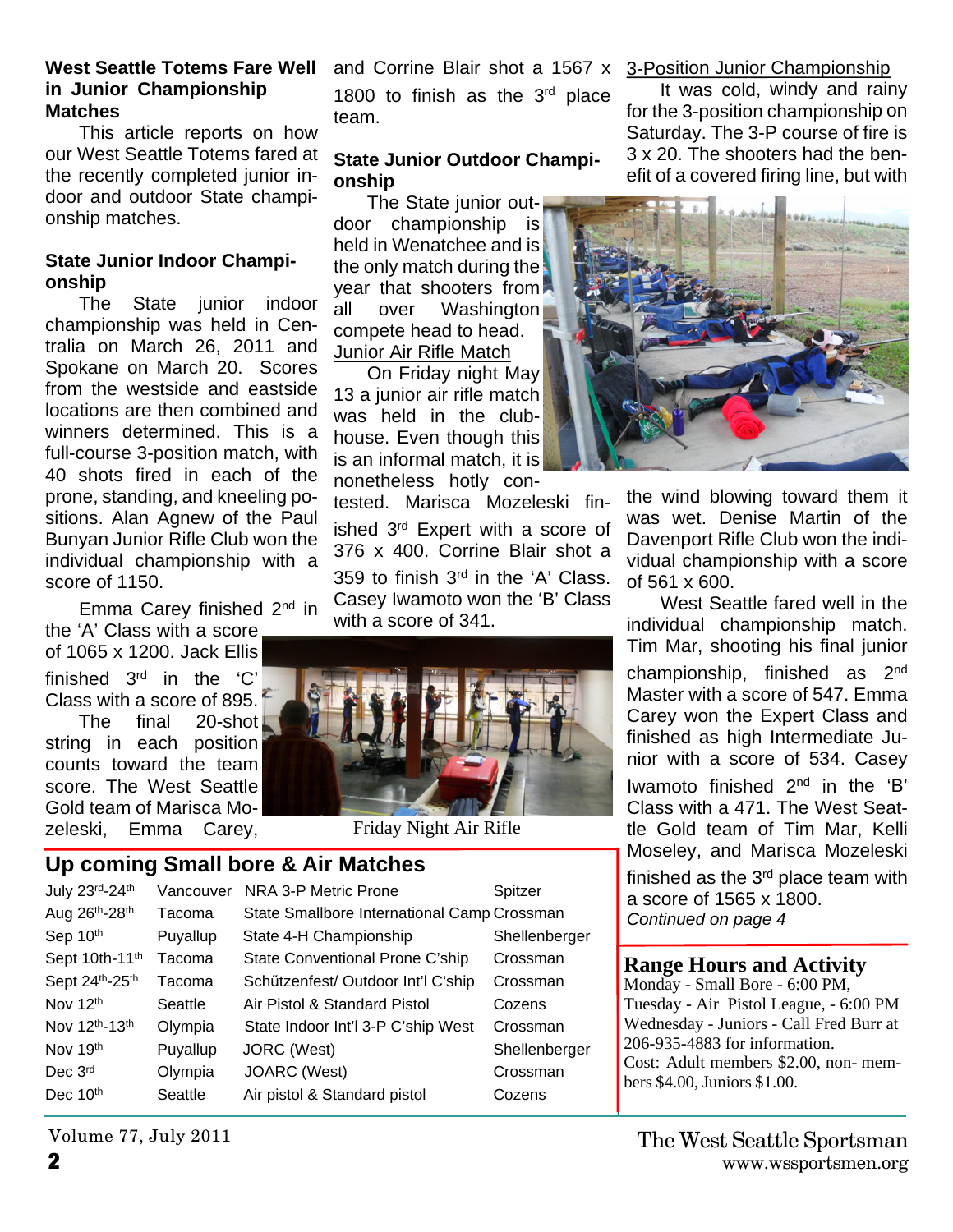#### **The West Seattle Sportsmen's Club Sponsors of the Roger Dahl Rifle Training Range**

President – Tony Olszewski 425-226-5643 Greg Boyd 206-965-9629 Fred Burr Vice Pres. – Steve Loo Fred Burr 206-935-4883 Secretary – Kristin Shamek 206-940-8729 Richard George Frank Novito Treasurer – Cam Robison Roz & Jerry Mascio

**OFFICERS TRUSTEES LIFE TIME MEMBERS**

Contact us at: info@wssportsmen.org



Rolf's Cooking Corner

**Hawaiian Elk Short Ribs**

3 Tbs. Roasted Sesame Seeds 4 lbs Elk short ribs 1 Tbs. Dehydrated onion flakes or, 1 medium onion, sliced ¾ cup soy sauce 2 Tbs. Brown sugar 2 garlic cloves, minced ½ tsp. Ground ginger 2 tsp. Hot pepper flake or, 2 dried, seeded and crushed chili or cayenne peppers

2 cup water 2 Tbs cornstarch

2 Tbs water

Put meat in a 4 or 5 quart Dutch oven or heavy pot with tight fitting lid.

Combine remaining ingredients except the corn starch and 2 Tbs water, and pour over meat. Cover tightly, bring to a boil, reduce heat to low and simmer 4 hours, turning meat occasionally.

Lift meat onto a warm platter and keep warm. Combine remaining water and cornstarch. Stir into pan juices and cook, stirring until thickened, about 2 minutes. Put sauce in a bowl. Serve over boiled or steamed rice. Makes 8 servings.

#### **E v e n t s C a l e n d a r**

July 6<sup>th</sup> - Shot and Toot July 20<sup>th</sup> - Board Meeting Aug 3rd - Salmon Bake Aug 24<sup>th</sup> - Board Meeting

If you have any ideas for programs to have at the club meetings or any good outing ideas let one of the Officers or Trustees know. You may contact us at: info@wssportsmen.org

| <b>MEMBERSHIP APPLICATION</b><br><b>New</b><br><b>WEST SEATTLE SPORTSMEN'S CLUB</b>                                                                                                                                                                                                                                                                                                                                                               |                                         | <b>Renewal</b>       |  |  |  |
|---------------------------------------------------------------------------------------------------------------------------------------------------------------------------------------------------------------------------------------------------------------------------------------------------------------------------------------------------------------------------------------------------------------------------------------------------|-----------------------------------------|----------------------|--|--|--|
|                                                                                                                                                                                                                                                                                                                                                                                                                                                   |                                         |                      |  |  |  |
| for membership in the WEST SEATTLE SPORTSMEN'S CLUB and tender herewith the sum of \$________ in<br>payment of one year's dues.<br>"I solemnly swear that I will abide by the Constitution and By-Laws of the West Seattle Sportsmen's Club and<br>help in its up-building and I will not willfully disobey the Game Laws wherever I fish or hunt. I will always be<br>a true sportsman both in the field and to my brother members at all times. |                                         |                      |  |  |  |
|                                                                                                                                                                                                                                                                                                                                                                                                                                                   | If you would like to                    |                      |  |  |  |
| Street Address and the street Address and the street Address                                                                                                                                                                                                                                                                                                                                                                                      | receive the Club<br>newsletter by email |                      |  |  |  |
|                                                                                                                                                                                                                                                                                                                                                                                                                                                   | check here.                             |                      |  |  |  |
| Phone Reserves and Phone Reserves and Phone Reserves and Phone Reserves and Phone Reserves and Phone Reserves and Phone Reserves and Phone Reserves and Phone Reserves and Phone Reserves and Phone Reserves and Phone Reserve                                                                                                                                                                                                                    |                                         |                      |  |  |  |
|                                                                                                                                                                                                                                                                                                                                                                                                                                                   |                                         |                      |  |  |  |
| (New Only)                                                                                                                                                                                                                                                                                                                                                                                                                                        |                                         |                      |  |  |  |
| The West Seattle Sportsman                                                                                                                                                                                                                                                                                                                                                                                                                        |                                         | Volume 77, July 2011 |  |  |  |

www.wssportsmen.org **3**